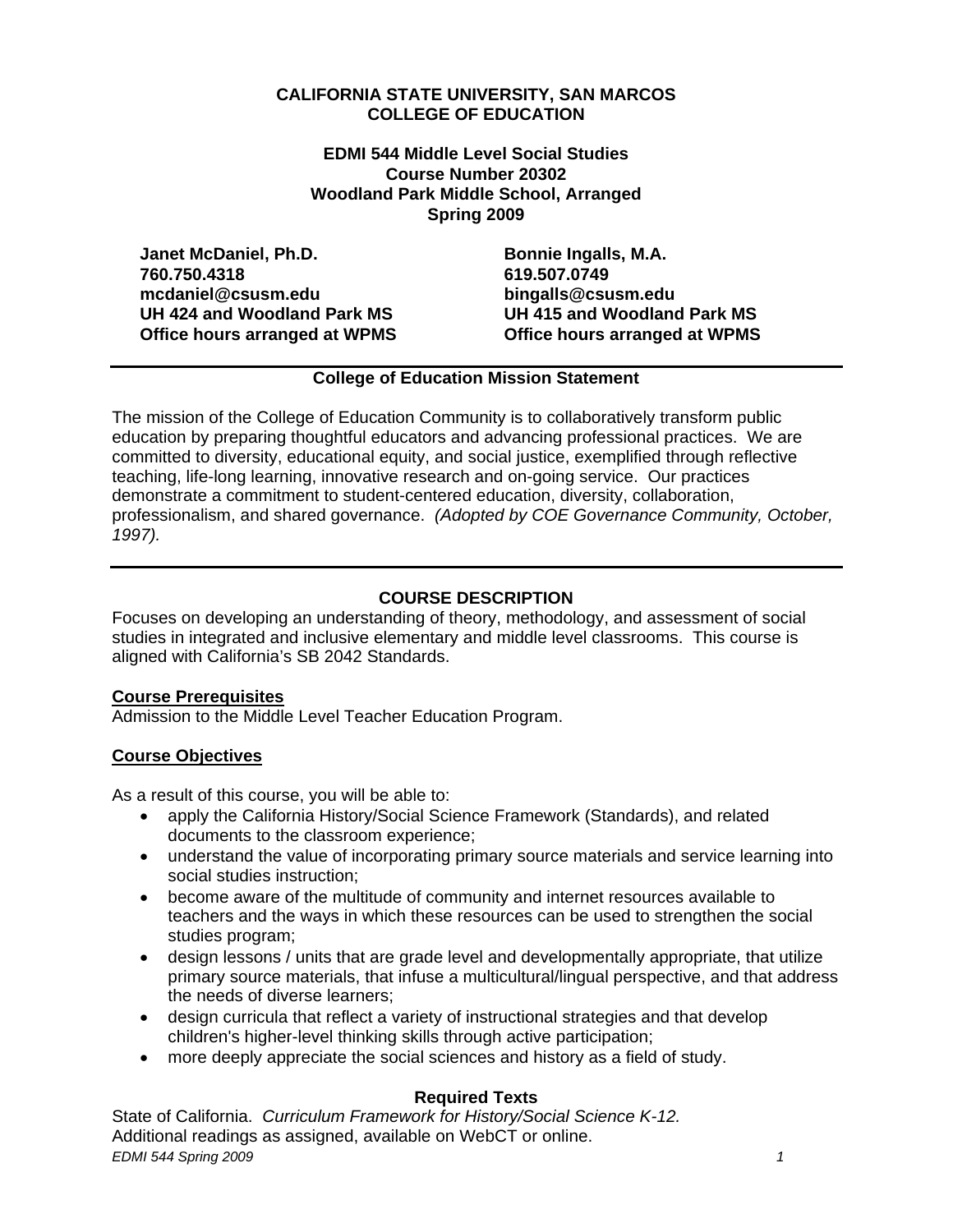# **Authorization to Teach English Learners**

This credential program has been specifically designed to prepare teachers for the diversity of languages often encountered in California public school classrooms. The authorization to teach English learners is met through the infusion of content and experiences within the credential program, as well as additional coursework. Students successfully completing this program receive a credential with authorization to teach English learners. *(Approved by CCTC in SB 2042 Program Standards, August 2002)* 

**STUDENT LEARNING OUTCOMES** 

### **Teacher Performance Expectation (TPE) Competencies**

The course objectives, assignments, and assessments have been aligned with the CTC standards for the Multiple Subject Credential. This course is designed to help teachers seeking a California teaching credential to develop the skills, knowledge, and attitudes necessary to assist schools and district in implementing effective programs for all students. The successful candidate will be able to merge theory and practice in order to realize a comprehensive and extensive educational program for all students.

### **California Teacher Performance Assessment (CalTPA)**

Beginning July 1, 2008 all California credential candidates must successfully complete a stateapproved system of teacher performance assessment (TPA), to be embedded in the credential program of preparation. At CSUSM this assessment system is called the CalTPA or the TPA for short.

To assist your successful completion of the TPA a series of informational seminars are offered over the course of the program. TPA related questions and logistical concerns are to be addressed during the seminars. Your attendance to TPA seminars will greatly contribute to your success on the assessment.

Additionally, COE classes use common pedagogical language, lesson plans (lesson designs), and unit plans (unit designs) in order to support and ensure your success on the TPA and more importantly in your credential program.

The CalTPA Candidate Handbook, TPA seminar schedule, and other TPA support materials can be found on the COE website: http://www.csusm.edu/coe/CalTPA/ProgramMaterialsTPA.html

#### **College of Education Attendance Policy**

 *1997).* Due to the dynamic and interactive nature of courses in the College of Education, all students are expected to attend all classes and participate actively. At a minimum, students must attend more than 80% of class time, or s/he may not receive a passing grade for the course at the discretion of the instructor. Individual instructors may adopt more stringent attendance requirements. Should the student have extenuating circumstances, s/he should contact the instructor as soon as possible. *(Adopted by the COE Governance Community, December,* 

In this course, the following attendance policy will apply: One class session may be missed without penalty to your grade. Each additional missed session will drop your final grade by 1/3 grade point (A to A-, A- to B+, etc.). If you miss four or more class sessions, you will receive an F.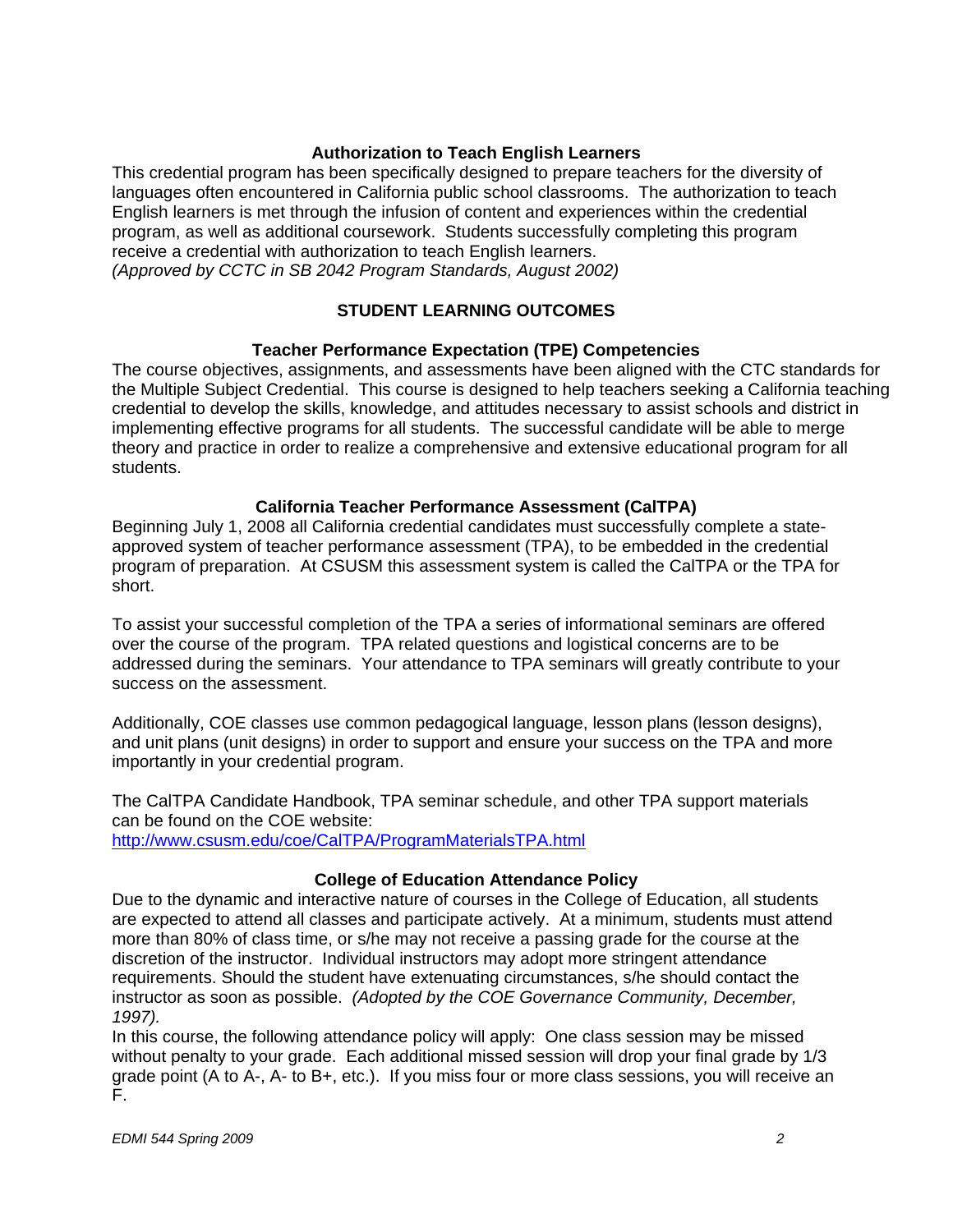### **Students with Disabilities Requiring Reasonable Accommodations**

Students with disabilities who require reasonable accommodations must be approved for services by providing appropriate and recent documentation to the Office of Disable Student Services (DSS). This office is located in Craven Hall 5205, and can be contacted by phone at (760) 750-4905, or TTY (760) 750-4909. Students authorized by DSS to receive reasonable accommodations should meet with their instructor during office hours or, in order to ensure confidentiality, in a more private setting.

#### **Course Requirements**

#### **The following assignments are evaluated in EDMI 544:**

| Assignment                              | Points | Due Date |
|-----------------------------------------|--------|----------|
| 1. Literature Connection (Ingalls)      | 20     | Feb. 16  |
| 2. Internet Sites (McDaniel)            | 20     | Feb. 17  |
| 3. Service Learning Strand (McDaniel)   | 25     | Mar. 10  |
| 4. Social Studies Lesson Plan (Ingalls) | 25     | Mar. 10  |
| 5. Participation with Self-Assessment   | 10     | Mar. 16  |

# **Unit of Study**

# **Various due dates**

You and two or three partners will create an integrated science and social studies unit. Four parts will be evaluated for your EDMI 544 grade. These are due throughout the semester.

- **Assignment 1: Literature Connection:** *Individually*, you will choose a piece of literature that connects to the social studies content in your unit. See details in Literature Connection assignment below. (20 points, **Due Feb 16** in class and on WebCT.)
- **Assignment 2: Internet Sites:** *Individually*, describe and evaluate ten internet sites that will be valuable to you and your students in this unit. At least two must be professional sites (for teacher use only). At least five will be for your students' use in your unit plan. The remaining three may be for teacher and/or student use. All must be connected to your unit plan. See details in Internet Sites assignment below. (20 points, **Due Feb. 17** in class and on WebCT.)
- **Assignment 3: Service Learning Strand:** *Collectively*, you and your partners will create a service learning strand for the unit. This strand will include four components: Preparation, Service, Reflection, and Celebration. Details of these components are in Fertman, White and White ("Elements of Service Learning") on the WebCT site. You and your partners will share the same grade for this assignment. (25 points, **Due March 10** with the finished unit plan.)
- **Assignment 4: Social Studies Lesson Plan:** *Individually*, you will create a social studies lesson plan for your unit. The lesson plan must work well with your partners' plans. (25 points, **Due March 10** with the finished unit plan.)

#### **1. Literature Connection (20 points) Connection Current Connection Current Current Current Current Current Current Current Current Current Current Current Current Current Current Current Current Current Current Current Cu**

A wealth of children's literature exists that strongly supports the state standards for teaching social studies. For this assignment you will select *one book* appropriate for the interdisciplinary unit you are developing. You will then dramatically present your book and explain how it can be used to advance children's thinking about key social studies concepts. You will create a handout for your colleagues and design a lesson plan that incorporates your book. You need to coordinate with your unit plan colleagues so that you each choose a different book, yet all will relate to the unit.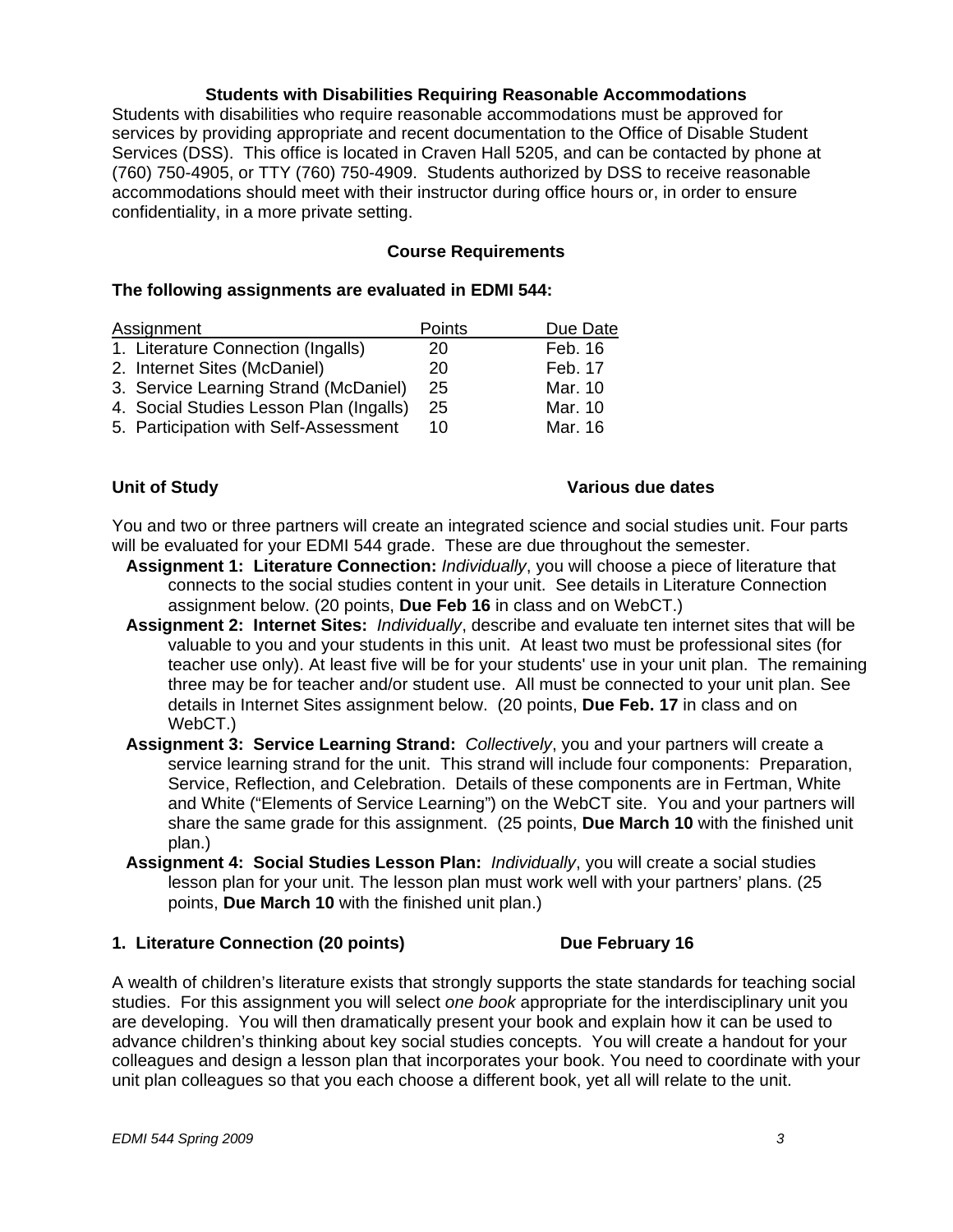*Individually,* you will select a single (fiction or nonfiction) book that addresses the themes and history/social science standards related to your unit. It can be literature that you read to students or that students read by themselves.

When introducing a unit you should think about ways to invite your students into the topic. Many times, a book is a good way to do that. You may want to consult the SCORE website, NCSS Notable Children's Tradebooks (www.social studies.org), or your school librarian for suggestions. This assignment includes (a) a "dramatic" presentation, (b) a written summary that demonstrates how you will incorporate the book into your instruction.

On February ??, be ready with:

a. A five-minute presentation "selling" us on why your book is great to use with students. Be sure to consider the following when organizing your presentation:

- After reading your book carefully, identify several key themes and select one or two to focus on during your presentation.
- You will want to tell enough about the event or character to involve your audience but leave them curious to read the book themselves.
- Clearly connect the themes you discuss to social studies content and your unit standards.
- Include audience involvement and creative elements (visual aids, dress-up, edibles) to capture everyone's attention. Remember--active learning is best.
- Although you may choose to write out the basics of your presentation, do not read it. Make eye contact with your audience, and change your vocal inflections. If it fits the book, ham it up.

b. A summary of key information about your book. This will be submitted and published on WebCT before your presentation. Use the following format. The goal is for everyone to come away with lots of ideas for ways to use social studies literature with students. See sample on Harriet Tubman on WebCT site under Class Materials.

Book Title Author / Publisher / ISBN# / Date of publication History-Social Science Standard(s) this book supports Appropriate grade level Identify fiction or non-fiction Big Idea / Key Questions Full paragraph summarizing book Brief descriptions of related teaching ideas

# **2. Internet Sites for Social Studies (20 points) Community Contrary 17 Algebruary 17 Algebruary 17 Algebruary 17**

The internet provides teachers and their students with vastly increased access to information – yet issues of quality and usefulness must be considered. For this assignment, you will explore and evaluate ten education sites on the World Wide Web that would be valuable to middle school social studies teachers. For each site, spend some time exploring the pages and links presented, and then respond (1-2 paragraphs per site) to the following prompt:

Describe what you find at the site, the strengths of the site as a resource for middle school teachers and/or students, and if/how you think the site could be improved. Give an example of something from the site that you would definitely use if you were a social studies teacher.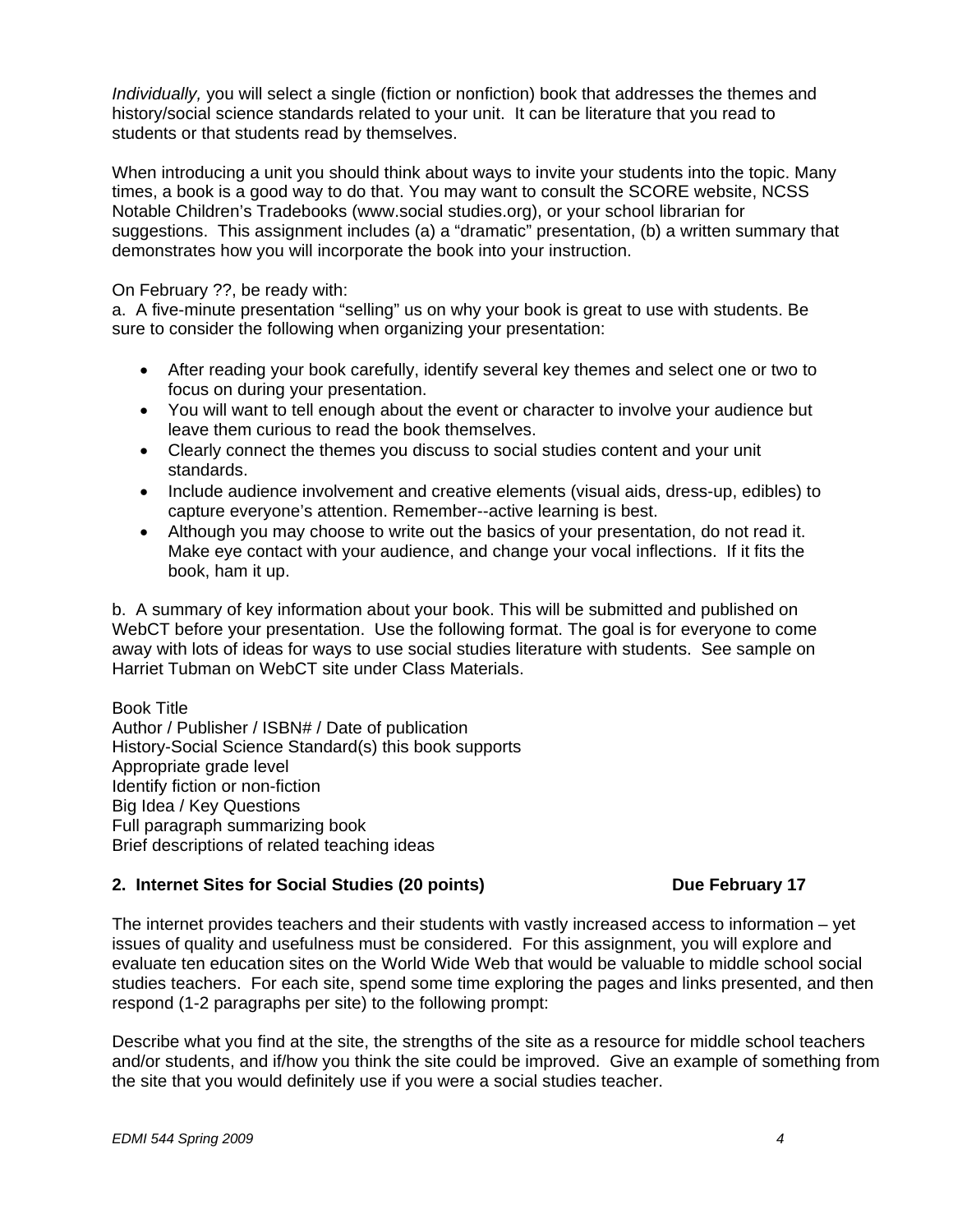Here are three professional websites that will give you a start on the assignment: California Council for the Social Studies http://www.ccss.org/ S.C.O.R.E. – History Social Science Resources http://score.rims.k12.ca.us/ National Council for the Social Studies http://www.ncss.org/

### **3. Service Learning Strand (25 points) Due March 10 Due March 10**

*Collectively*, you and your partners will create a service learning strand for the unit plan. This strand will include four components: Preparation, Service, Reflection, and Celebration. Details of these components are in Fertman, White and White ("Elements of Service Learning") on the WebCT site. You and your partners will share the same grade for this assignment.

### **4. Social Studies Lesson Plan (25 points) Due March 10**

*Individually*, you will create a social studies lesson plan for your unit. Use the template provided for you. The lesson plan must work well with your partners' plans.

# **5. Professionalism; Self-asessment (10 points) Ongoing; Self-assessment due March 16**

Professional demeanor is expected of all students in the Middle Level Program. Professional demeanor includes but is not limited to the following:

- On-time arrival to all class sessions.
- Advance preparation of readings and timely submission of assignments.
- Respectful participation in all settings (e.g., whole group, small group, in/outside of class).
- • Carefully considered, culturally aware approaches to solution-finding.

This course is designed for active learning during class sessions. In order for this course to succeed for individuals and the group, students must come to class prepared to discuss assigned readings/topics and to participate in class activities. You will submit a selfassessment on WebCT by March 16. We will consider your self-assessment when assigning points for this assignment. Answer the questions below and illustrate with examples from your participation in class.

Students will engage in active learning each class session, and will be expected to actively participate.

- Do you participate in class discussions productively, sharing your knowledge and understandings?
- Do you interact productively with your peers, taking on a variety of roles (leader, follower, etc.)?
- Do you contribute appropriately to group work—do you "do your share"?
- Are you able to accept others' opinions?
- Are you supportive of others' ideas?
- Do you support your peers during their presentations?
- Can you monitor and adjust your participation to allow for others' ideas as well as your own to be heard?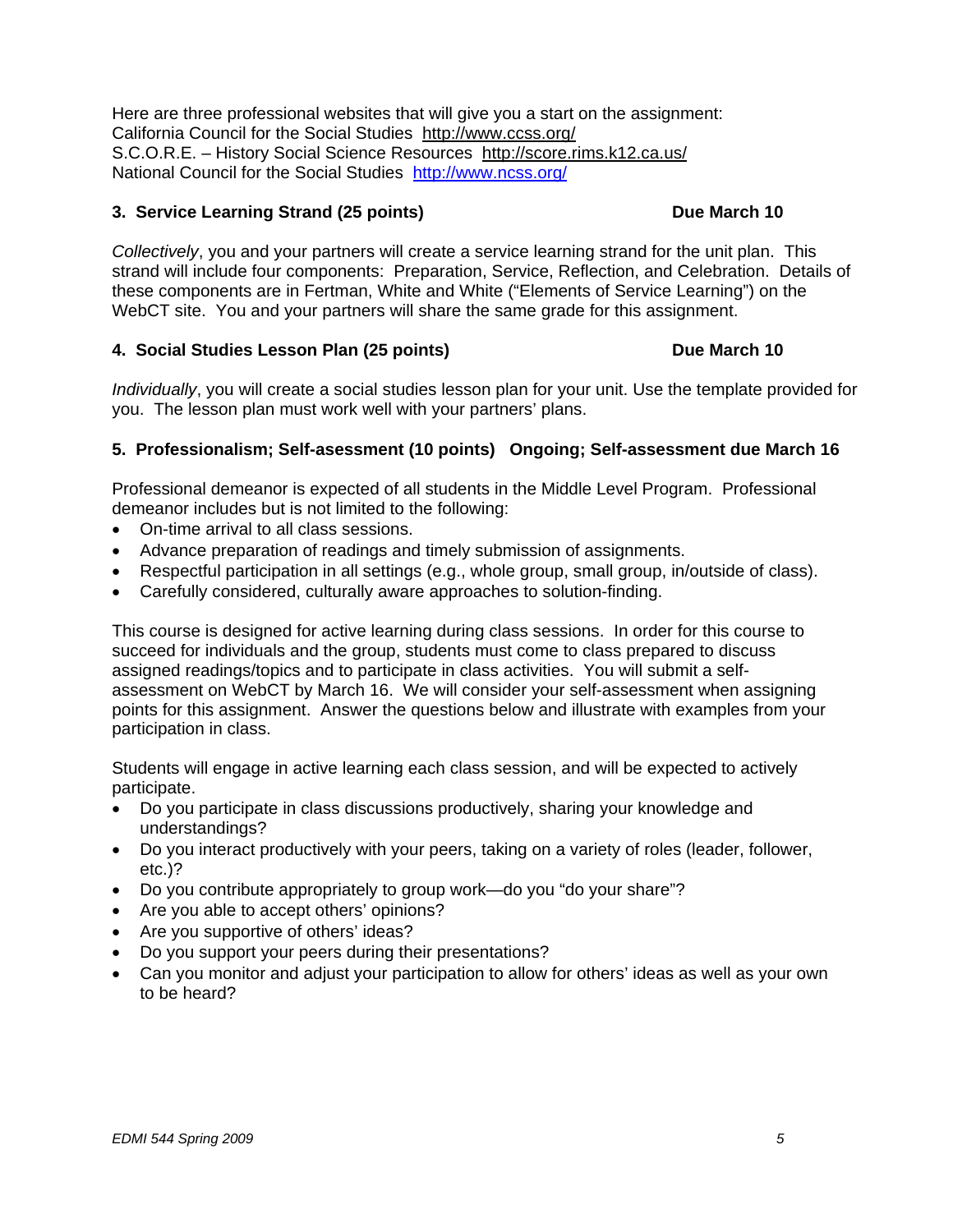# **Grading Standards**

Teacher education is a professional preparation program. It is expected that students will come to class prepared to discuss the readings, submit required assignments, and participate in class activities. Students are expected to adhere to academic honesty and integrity, standards of dependability, confidentiality and writing achievement. Because it is important for teachers to be able to effectively communicate their ideas to students, parents, colleagues, and administrators, writing that is original, clear and error-free is a priority for the College of Education. It is expected that work will be turned in on time. Please discuss individual issues with the instructor. Late assignments will be penalized by a 10% deduction in points for each weekday late. After one week, late assignments will be given a zero.

| A 93-100 points | $B+ 88-89$ points | B- 80-82 points C 73-77 points      |  |
|-----------------|-------------------|-------------------------------------|--|
| A- 90-92 points | B 83-87 points    | $C+ 78-79$ points $C- 70-72$ points |  |

#### **All University Writing Requirement**

Every course at the university must fulfill the university's writing requirement of at least 2,500 words. In this course, this is accomplished through the following written assignments: Service Learning Plan (in the unit of study), Literature Connection, Lesson Plan (in the unit of study).

### **CSUSM Academic Honesty Policy**

"Students will be expected to adhere to standards of academic honesty and integrity, as outlined in the Student Academic Honesty Policy. All written work and oral presentation assignments must be original work. All ideas/materials that are borrowed from other sources must have appropriate references to the original sources. Any quoted material should give credit to the source and be punctuated with quotation marks.

Students are responsible for honest completion of their work including examinations. There will be no tolerance for infractions. If you believe there has been an infraction by someone in the class, please bring it to the instructor's attention. The instructor reserves the right to discipline any student for academic dishonesty in accordance with the general rules and regulations of the university. Disciplinary action may include the lowering of grades and/or the assignment of a failing grade for an exam, assignment, or the class as a whole."

Incidents of Academic Dishonesty will be reported to the Dean of Students. Sanctions at the University level may include suspension or expulsion from the University.

#### **Plagiarism**

As an educator, it is expected that each student will do his/her own work, and contribute equally to group projects and processes. Plagiarism or cheating is unacceptable under any circumstances. If you are in doubt about whether your work is paraphrased or plagiarized see the Plagiarism Prevention for Students website http://library.csusm.edu/plagiarism/index.html. If there are questions about academic honesty, please consult the University catalog.

#### **Use of Technology**

Students are expected to demonstrate competency in the use of various forms of technology (i.e. word processing, electronic mail, WebCT6, use of the Internet, and/or multimedia presentations). Specific requirements for course assignments with regard to technology are at the discretion of the instructor. Keep a digital copy of all assignments for use in your teaching portfolio. All assignments will be submitted online, and some will be submitted in hard copy as well. Details will be given in class.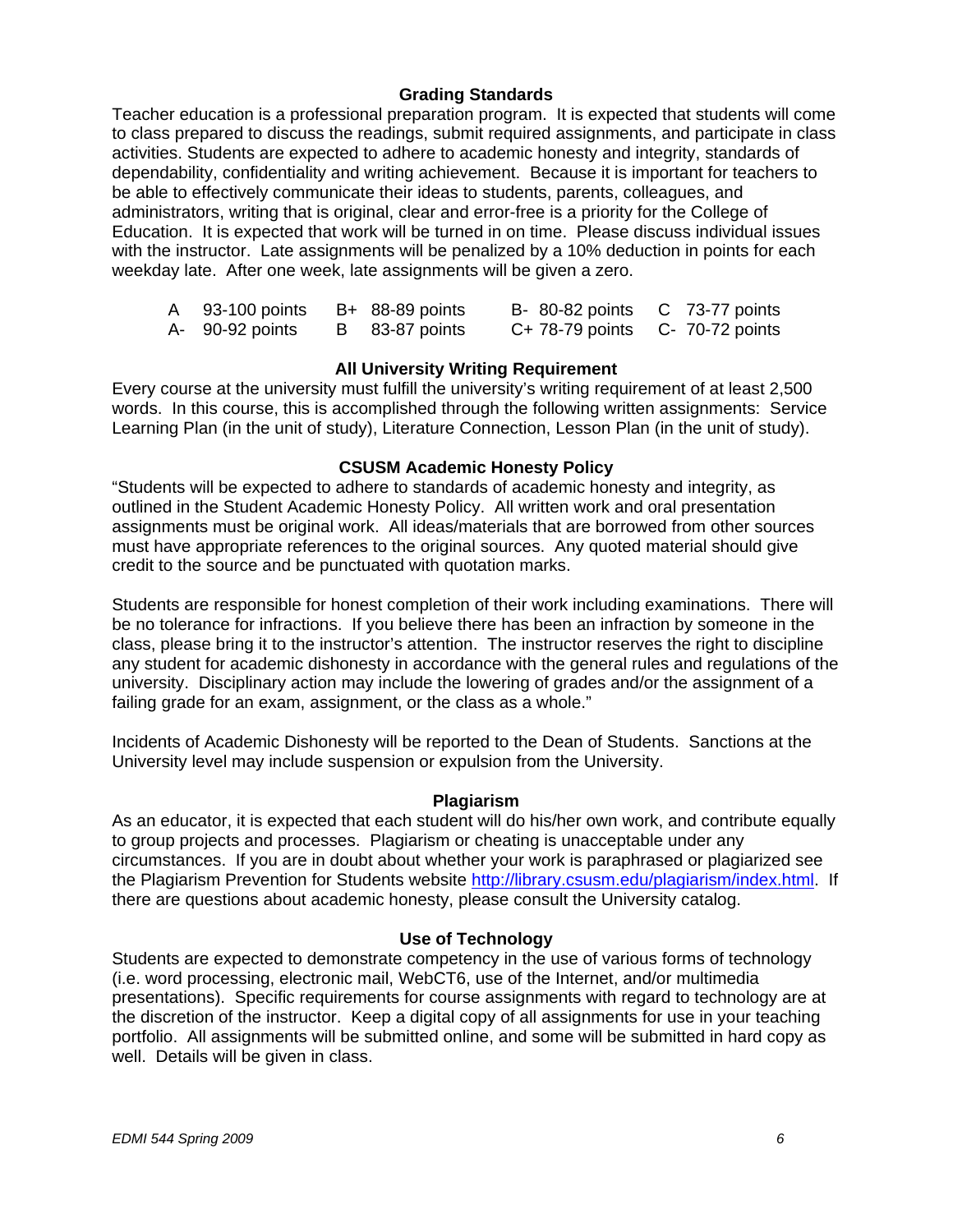# **Electronic Communication Protocol**

Electronic correspondence is a part of your professional interactions. If you need to contact the instructor, e-mail is often the easiest way to do so. It is my intention to respond to all received e-mails in a timely manner. Please be reminded that e-mail and on-line discussions are a very specific form of communication, with their own nuances and etiquette. For instance, electronic messages sent in all upper case (or lower case) letters, major typos, or slang, often communicate more than the sender originally intended. With that said, please be mindful of all e-mail and on-line discussion messages you send to your colleagues, to faculty members in the College of Education, or to persons within the greater educational community. All electronic messages should be crafted with professionalism and care. Things to consider:

- Would I say in person what this electronic message specifically says?
- How could this message be misconstrued?
- Does this message represent my highest self?
- Am I sending this electronic message to avoid a face-to-face conversation?

In addition, if there is ever a concern with an electronic message sent to you, please talk with the author in person in order to correct any confusion.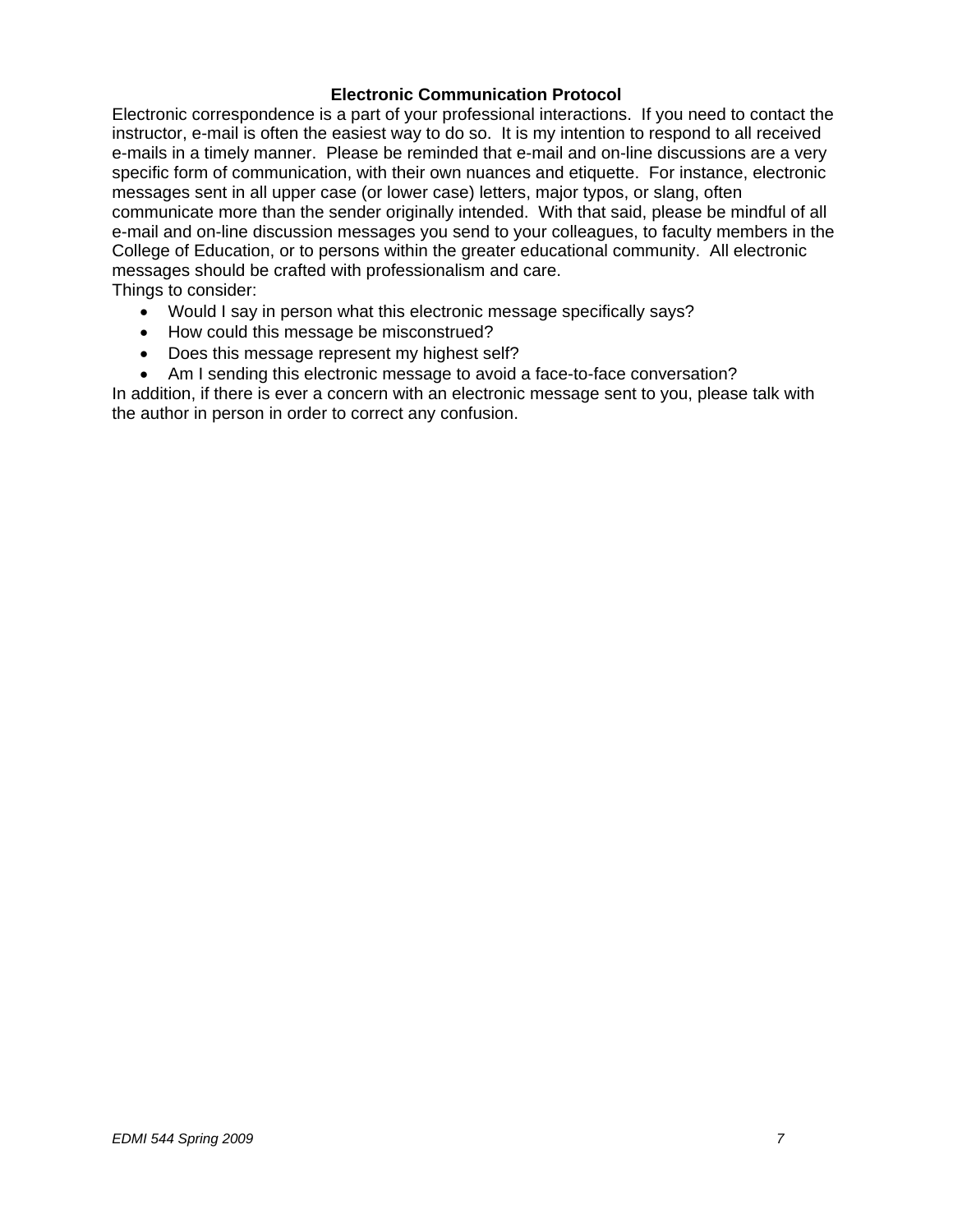# **Schedule as of 1/20/09 Schedule is subject to change at the discretion of the instructors**

| <b>Date</b>             | <b>Topic</b>                                                            | <b>Reading/Preparation for Class</b>                                        | <b>Assignment</b>                |
|-------------------------|-------------------------------------------------------------------------|-----------------------------------------------------------------------------|----------------------------------|
| Jan 23 AM               | What is Social Studies?                                                 | Access the syllabus on the COE<br>website                                   |                                  |
| <b>JMcD</b>             |                                                                         | CA History-Social Science Framework<br>(WebCT site, Class Materials 1-5).   |                                  |
|                         |                                                                         | <b>Bring your History-Social Science</b><br>Framework                       |                                  |
|                         |                                                                         |                                                                             |                                  |
| Jan 23 PM<br>BI         | Units of study:<br>Themes, Big Questions,<br>Calendars, Standards       | Be ready to work with your unit group                                       |                                  |
|                         |                                                                         |                                                                             |                                  |
| Jan 27 PM<br>BI         | Instructional strategies:<br>Dancing standards;<br>Feudalism simulation |                                                                             |                                  |
|                         |                                                                         |                                                                             |                                  |
| Jan 29 PM               | Internet resources                                                      |                                                                             |                                  |
| <b>JMcD</b>             |                                                                         |                                                                             |                                  |
|                         |                                                                         |                                                                             |                                  |
| Feb 2 AM<br>BI          | Integrating Literature and<br><b>Social Studies</b>                     | Bring your immigration book, read and<br>ready to discuss                   |                                  |
|                         |                                                                         |                                                                             |                                  |
| Feb 6 AM<br><b>JMcD</b> | Service Learning                                                        | Service Learning in an Age of<br>Standards (WebCT site, Class<br>Materials) |                                  |
|                         |                                                                         | http://www.socialstudies.org/positions/s<br>ervicelearning/                 |                                  |
|                         |                                                                         |                                                                             |                                  |
| Feb 9 PM                | <b>Primary Sources</b>                                                  | Primary Sources (WebCT site, Class<br>Materials, pages 1-4)                 |                                  |
| <b>JMcD</b>             |                                                                         |                                                                             |                                  |
| Feb 10 AM               |                                                                         |                                                                             |                                  |
|                         | Instructional strategies:<br>Complex instruction                        |                                                                             |                                  |
| BI                      |                                                                         |                                                                             |                                  |
| Feb 16 PM               | Integrating Literature and                                              |                                                                             | <b>Literature Connection DUE</b> |
|                         | <b>Social Studies</b>                                                   |                                                                             | in class and in WebCT            |
| BI                      |                                                                         |                                                                             |                                  |
| Feb 17 PM               | Internet presentations                                                  |                                                                             | Internet resources DUE in        |
| <b>JMcD</b>             |                                                                         |                                                                             | class and on WebCT               |